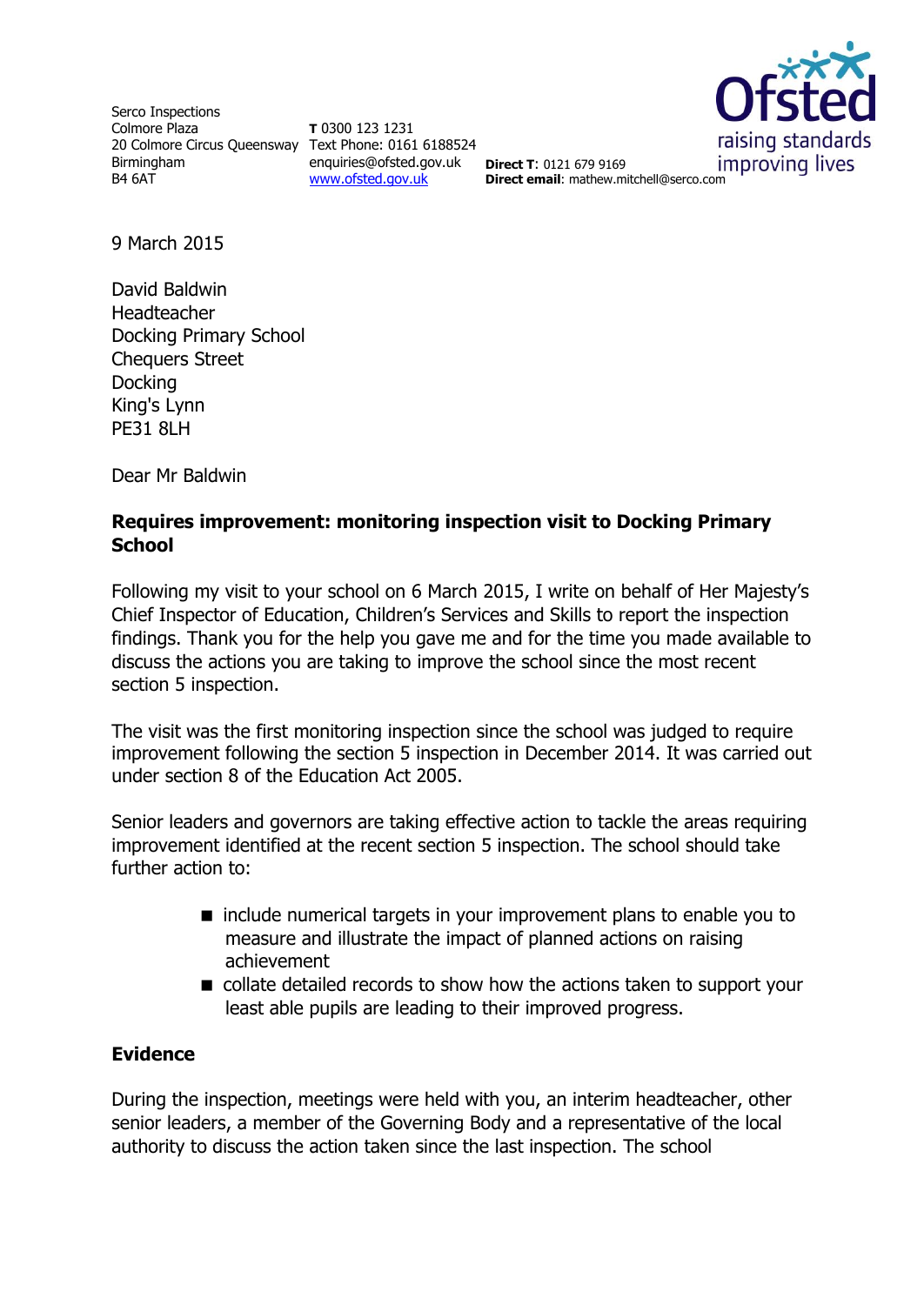

improvement plans were evaluated. An opportunity to walk the school with you enabled me to see pupils at work in lessons.

# **Context**

Since the last inspection a small number of pupils have joined the school following the closure of a nearby school. Plans are in place to federate with two other local schools in May 2015. Each school will have its own deputy headteacher and will be overseen by an executive headteacher. You intend to leave the school at the end of this term. Arrangements have been made for an experienced headteacher to lead the school on a temporary basis until a new executive headteacher is appointed.

# **Main findings**

You and your governors feel there are no barriers preventing the school from improving quickly and being judged at least good at its re-inspection. All staff have responded positively to the inspection and are committed to securing long-term improvements. Staff morale is high.

Your improvement plans rightly prioritise strengthening teaching and leadership. They include clear actions and milestones to check whether improvements are being made. However, there are no numerical targets to enable you to illustrate that the actions taken are leading to sufficient improvement, particularly in increasing the effectiveness of teaching and the progress made by pupils. You feel that since the recent inspection, the teaching of most staff and the leadership of key areas has improved and is now good. Without numerical targets you are unable to quantify this fully or determine which of the actions taken so far have been most effective.

Middle leaders are responding positively to the increased responsibility given to them to raise achievement. Time is allocated each week to enable them to fulfil their management roles and to revise their plans for improvement. Their plans do include numerical targets, enabling them to show the impact they are having on leading improvement. Your leader of mathematics has a clear understanding of the improvements needed. Data are analysed thoroughly to monitor and evaluate how well individual pupils are progressing. Similarly, in the Early Years Foundation Stage your leader is well-organised, analytical and is driving improvement.

You and your middle leaders are monitoring the quality of teaching and are working alongside an external consultant to validate their views. Targets are in place to manage the performance of teachers but these arrangements do not currently include teaching assistants. Teachers' planning is scrutinised to ensure that learning builds on what pupils already know, understand and can do. Staff training is focused on giving pupils more opportunities to apply new skills in topic-work and discuss their findings with others. The next stage is to develop strategies that enable them to work things out for themselves, without the support of staff. In the Early Years